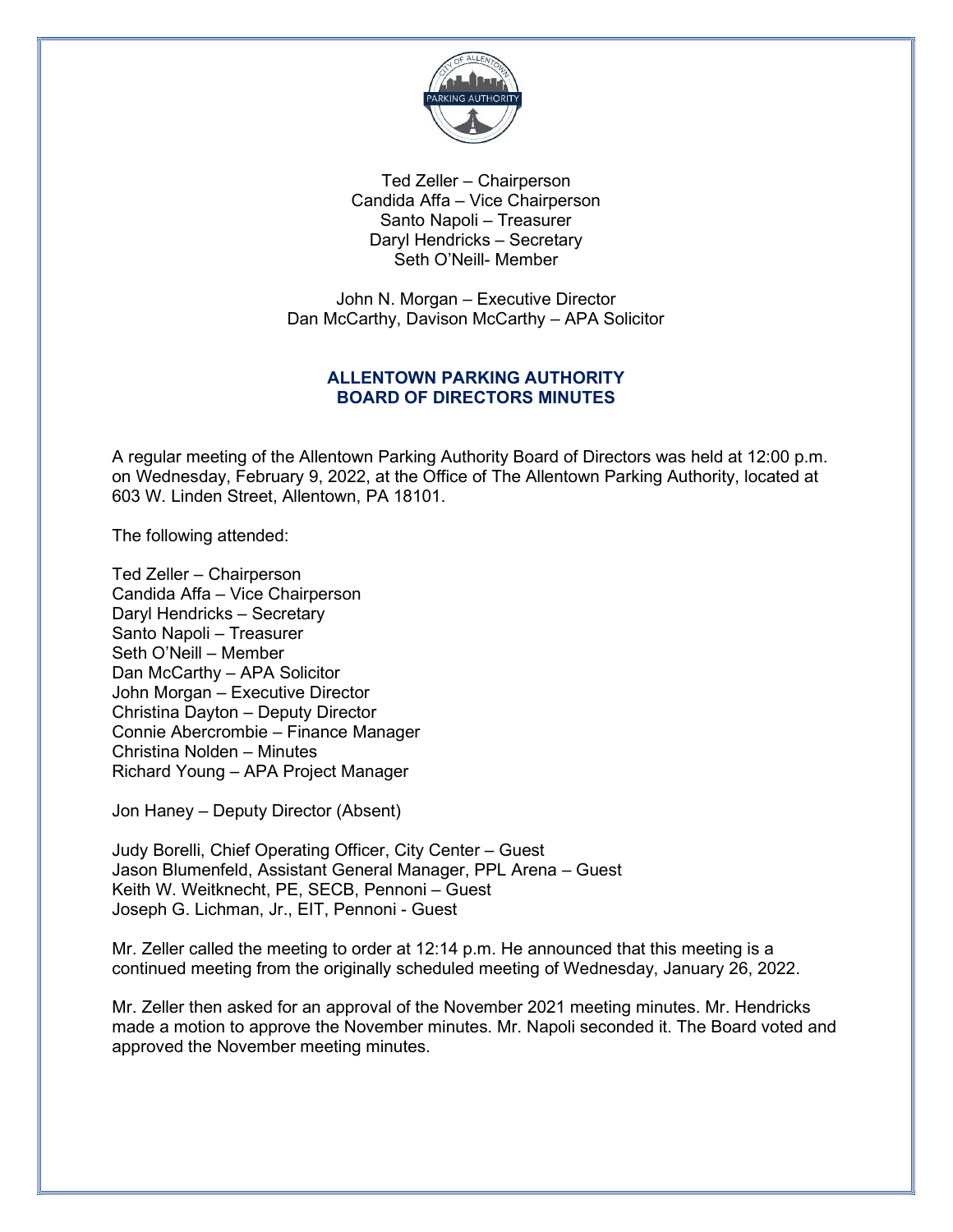### SPIRAL DECK CONDITION PRESENTATION BY PENNONI ASSOCIATES

Richard Young, APA's Project manager introduced Pennoni Associates. He explained that in October the city gave APA an order on the Spiral Deck because it felt it was dangerous. Pennoni did an evaluation of the deck and determined that there were no safety issues. The deck was cleared to be reopened. APA decided at that point to have Pennoni do a condition assessment on the entire deck to find out what the issues are and made recommendations to correct the issues, as well as the cost for repairs. Mr. Young introduced Keith Weitknecht and Joe Lichman. Mr. Morgan clarified that Pennoni is the city's engineering company for the structure. An inspector from the city came over, who is not an engineer basically said you need to take the garage down and get everyone out. Mr. Morgan arranged for the city engineer and APA's engineer to meet at the deck to outline the concerns. Mr. Morgan pointed out that APA hired the same engineer that the city is using to do this report. Keith introduced himself as the structural engineer from Pennoni. Mr. Weitknecht then introduced Joe as the project manager for Pennoni. Mr. Weitknecht explained there was an incident that a piece of material fell off the bottom. Someone noticed it, called the city, a city inspector came out, saw it, and said there was a problem that it is going to fall down. Pennoni did an initial assessment for the city and did not agree with the falling down statement. Pennoni stated that it was not a true statement. APA retained Pennoni to do a full condition assessment. In summary, Mr. Lichman explained that there two entrances, one from Linden and one from  $9<sup>th</sup>$  Street. In the report, they assessed the ramp bay which is the bay closest to Linden Street. That is the one that connects between each of the levels and how the cars get up and down. There is no other way to transverse between levels. There are two flat bays where the majority of cars are parked on because that is closest to the elevators. The spiral deck is the only point of exit between the levels and the spiral is separating between two different levels. One that will serve all the even, and one that will serve all the odds. They are not interconnected. The deck was designed and constructed in 1969, 1970. The façade restoration that you see on the outside, the renovation was performed in 2014. As you walk the garage, you can see multiple patches that were done. Multiple attempts were done to patch the garage. The most recent attempt was in 2017 when you go out to the garage you see the rebar that is exposed. That was what was done in 2017. In July 2021, Pennoni got the call. He came out personally and walked the deck. Based on what he saw, he recommended to have the condition assessment performed to get a better understanding of the condition of the garage and what priorities should be done to do repairs. The original drawings were reviewed. A visual investigation was done. A tactical investigation was performed by using a steel chain, hooked a rope on each end and drug it across about 90% of the exposed concrete. There is an actual difference in sound where you either hear a hollow sound or if its good concrete you hear a ringing noise. It is not very scientific, but very definitive with the noise. Pennoni documented deficiencies found and did material testing. Chloride ion content that comes from de-icing the roads was found. It goes under the car; car comes into the deck and then filters into the concrete. Pennoni explained the level of detail that was assessed was 90% of the structure. The patches are indicated in the report. The pictures shown are some of the worst as to what happened in 2017. The existing concrete was removed. A corrosion inhibitor was put on the reinforcement, but no concrete was put back. Those areas are still extremely poor because they are still exposed to the elements. There was a gray coating, but no concrete was replaced. The corrosion is coming back through. The bottom layer of the rebar was protected, but the water and de-icing salt is still filtering through which begins the corrosion of the rebar again. The asphalt on the second floor is a good short-term solution, but long term the water gets trapped between the asphalt and the concrete. You are unable to see what deterioration is happening and it does not allow evaporation of the water. Long term it is a detrimental to the garage. Mr. Zeller confirmed the asphalt repair was done in 2017 and that asphalt would not be the recommended course of repair. Mr. Weitknecht mentioned that asphalt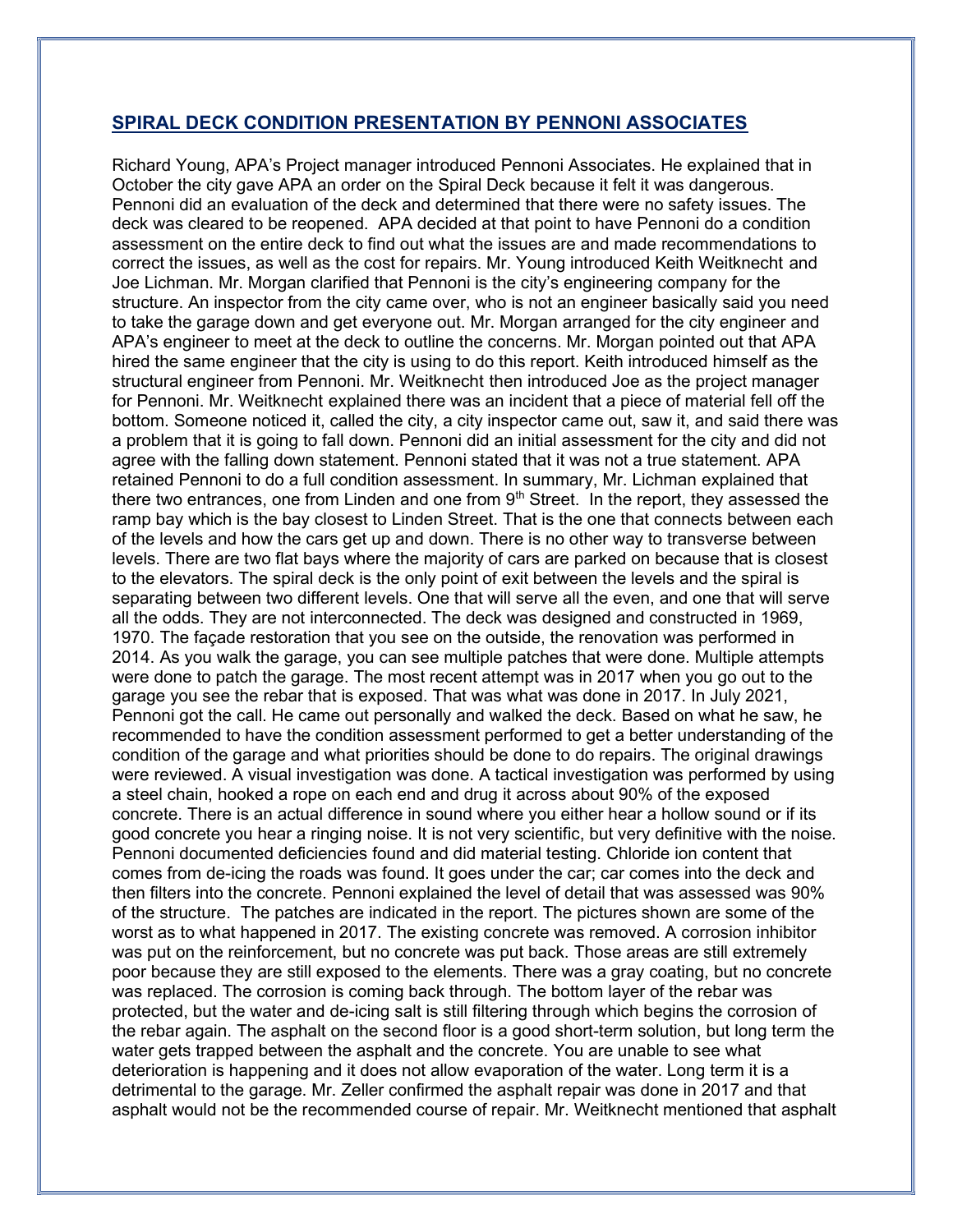is porous and that it is not waterproof in any way. Water is being trapped on top of that concrete layer and any freeze/thaw causes deterioration. The water is unable to evaporate, and the deicing material gets trapped. Mr. Lichman mentioned one benefit that was seen that a traffic bearing membrane, a waterproof material that is point on top of the joints. Those were installed at each of the columns where the steel beams are located. The material is beginning to be at its useful life. You usually get 7 to 10 years depending upon the wear of it, you will begin to see some of the edges start to peel up. The best way to protect the existing service is routine maintenance. Another item is between the spiral deck and that flat portion. The expansion joints up on the  $8<sup>th</sup>$  level is gone. There are other ones that are deteriorated and again water is getting through that joint. You get years out of expansion joints not decades depending on the materials used. The top beams are incased in concrete. There is corrosion occurring, but the extent is unknown until the concrete is removed for repairs. In 2017, the spiral walls show removal of damaged concrete, a corrosion inhibitor was placed on top and then left it the way it was. The spiral is exposed to the most moisture and water which is when minerals are deposited. At the end of the spiral, there is a beam that transfers into the column and there are significant repairs that are recommended. The steel channel acts as a barrier between the levels. This is due to the drain failing above. Water is not going into the drain. It is going to the side which is why it is sitting on top of the steel channel. There is corrosion all the way through. The corrosion of the top flange of the beams. Typically, that happens at the expansion joints. There is corrosion at the steel column basis. Depending on the pitch with the levels, the water is actually collecting at the high side of the column and that water will start corrosion. It is not an issue right now, but it would need to be cleaned and painted. As touched upon before, some of the drains were clogged during Pennoni's visit during a rain event. Overall, the drains were in good shape, but there are a few drains that need to be unclogged. The wall panels were in good shape. There were some spalls. There was leftover wood used to form the spandrels and the concrete is thin at that point. So, when you get water that does freeze/thaw it pops it off. On the  $8<sup>th</sup>$  level, they poured a very thin layer of concrete on top of the cap to try to protect. There was not enough to bond there so overtime the freeze/thaw causes issues.  $9<sup>th</sup>$  Street ramp – the vehicle ramp is concrete, the pedestrian ramp is metal deck, steel beam and then concrete on that metal deck. The metal deck is not vented which traps the water. Mr. Zeller asked for any design flaws for insurance purposes. Mr. Weitknecht confirms that no there were no designs flaws. Mr. Weitknecht concluded that this is a summary of the immediate, short-term things that they are working with the Authority to develop those immediate repairs that focus on life safety, use material, things that can be done in short order. Some of the items are longer term repairs. They all go back to deferred maintenance. There were a number of years over the life of this structure where things were not done and maintained in maybe the best way they could. Mr. Zeller asked about different categories, emergent, short-term, and immediate. When Mr. Zeller heard emergent, he asked does this have to be done today or tomorrow. Mr. Weitknecht stated that immediate is doing the investigation and design now so that it is done within the year. Mr. Zeller clarified as long as we look at it now and do it within the year, we are in good shape. Mr. Weitknecht stated that emergency items are loose material dangling that could fall on someone's head are exactly that, right now, this second. Mr. Zeller asked if we have any of those conditions present. Pennoni stated no. Immediate are the ones we are going after right now that are within the year. Short-term is 2 to 5 years. Long term will be 5 years. Mr. Zeller confirmed that there are no emergent items. Mr. Weitknecht stated there are some maintenance protocols that are being put in place or are in place already, like washing down the deck in the Spring to wash down the salt. Newer decks have hose on every level. Mr. Weitknecht asked for any other questions. Mr. Zeller asked if there was a picture of the original complaint. Mr. Weitknecht said it was a small piece of material. Mr. Lichman stated that for immediate repairs for all levels for areas designated by Pennoni is estimated to be \$250,000.00. These are spot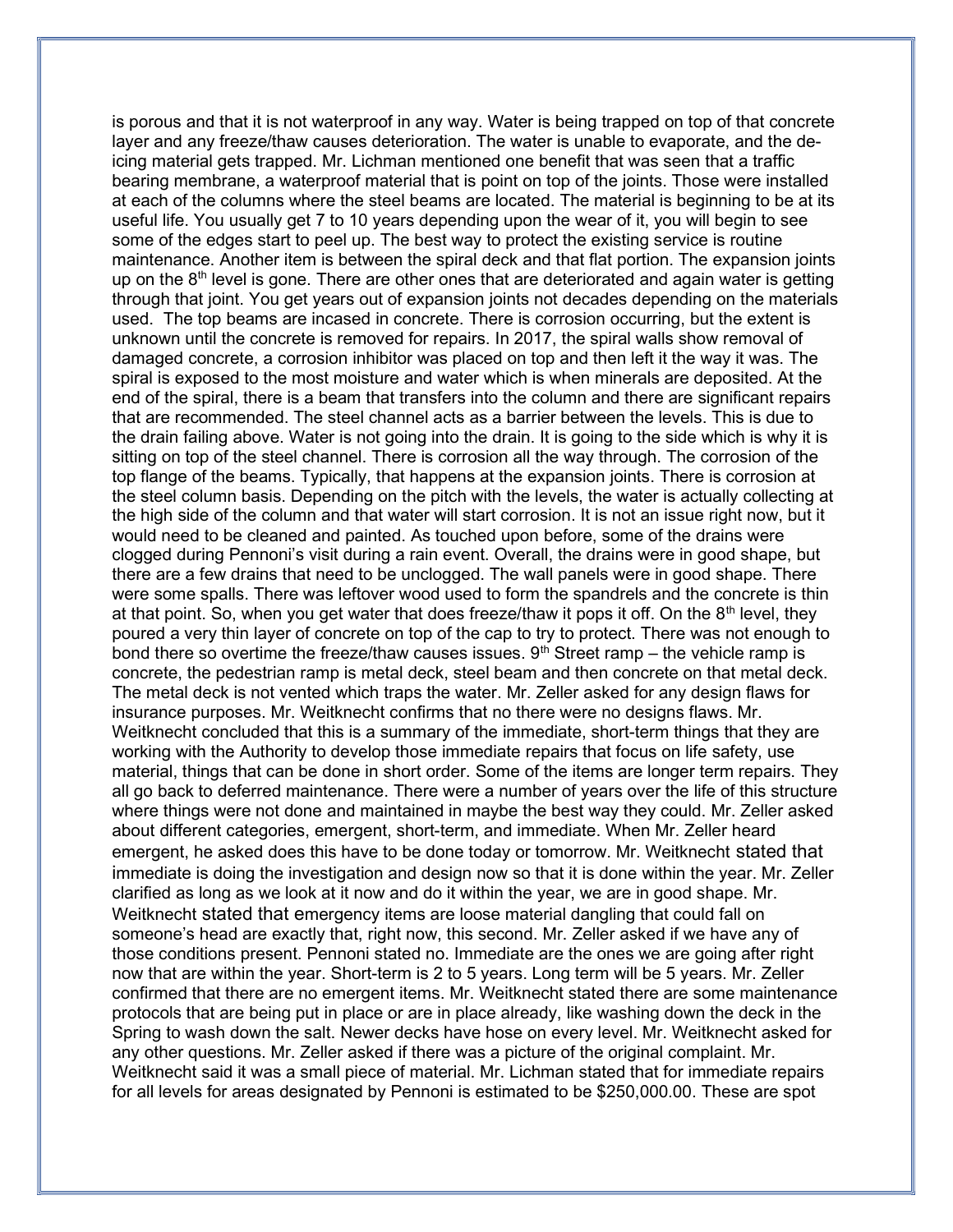repairs which makes the price higher. When a contractor has to jump around that makes the price higher. The work must be phased out over 3 to 5 years. Spaces will be needed elsewhere because you cannot have parked cars on the top without closing the bottom. Pennoni is looking at now how the work can be phased. It was asked for full repair cost. Pennoni says about \$16 million. Mr. Young asked for the cost to raze and replace. For a new garage, it will be \$20 million for just the pre-cast, not the demolition.

# COURTESY OF THE FLOOR

Judy Borelli, Chief Operating Officer for City Center stated she is attending the meeting to add information regarding the management arrangement for the Arena. It functions different than a lot of the municipal decks the Parking Authority manages. Spectra then steps up to manage that deck. Utilities have to change, and rights have to be switched off, as well as software, hardware. As representing the owner of two parts of that, she started talking with the management company over at Spectra for which Jason Blumenfeld will introduce himself in a second. As they went through the process, they realized that Arena was built unlike  $8<sup>th</sup>$  and Walnut and Arts Walk, and you put new parking into spiral. There were some things that if we did them as one, it would not cost everyone as much. The same happened with Arena. Arena's software sits with the APA as the same software that is used in Community and Government. Mr. Morgan confirmed that it is all Amano. Amano is at Community and Government. It was across the street, but that was changed out. We had it at Spiral but changed it out. We have it at Rite Aid and Arena. Ms. Borelli stated that what they are talking about is more or less data entry. Ms. Borelli found out that to buy that and make it a standalone, it would be a very large price tag. So, all that was needed was just the data entry. Spectra is requesting that the APA consider the service to provide that data entry. The data entry would be from City Center. The only time they are asking for data entry if putting in a new tenant, or a brand-new lease or a new hire. She stated that since last October there was a group of 50, probably nothing. She has a new hire right now. That is the volume they are talking about. APA would not be known to the public at all. The request for parking would all be under the name of Spectra. The request was for instead of having a \$28 - \$30,000.00 capital spend, the request was for a fee to recover labor, would you be willing to do the data entry when the request would come in. The request would come through Spectra, not the public. Spectra would be managing the request. The form would be the data entry request. Jason Blumenfeld, Assistant General Manager of the PPL Center stated that he started in November of last year. Mr. Blumenfeld is still learning the processes here in the city. Mr. Blumenfeld has been doing the day-to-day with the Authority whether it's coordinating the parking for big events with the trucks coming in. Assisting with setting up a monthly meeting of all parties involved with the parking in the city and the traffic to make it a smooth transition. His only experience with the APA has been a great one. Mr. Blumenfeld is looking forward to working the APA and City Center in the future. Mr. Blumenfeld stated that due to the many different parts of this, they thought it would be best to have APA do the data entry and pay the fee of \$500.00, with an annual increase of 3%. Spectra would handle any customer service to make sure that Spectra should be the one taking the calls on event days and non-event days. Mr. Zeller asked if it is key card management and data entry. Mr. Morgan stated that the data entry is two-fold. First, we have to put it in as a record. Then second it has to be entered into the Amano database and activate the card. Ms. Borelli said that City Center would be the one driving that volume, which is mandated by their two main customers, one being LVHN. The other would be reassigning a new lease with a batch. She stated that the volume would be somewhat limited. Mr. Morgan states that there is a cost to upgrade the server because there are frequent updates. Mr. Zeller confirmed that there are no added costs because that is something APA already has to do. Ms. Borelli stated that in the letter to APA for its proposal that if there is any cost for an update than that cost would be proportionately passed on. Ms. Borelli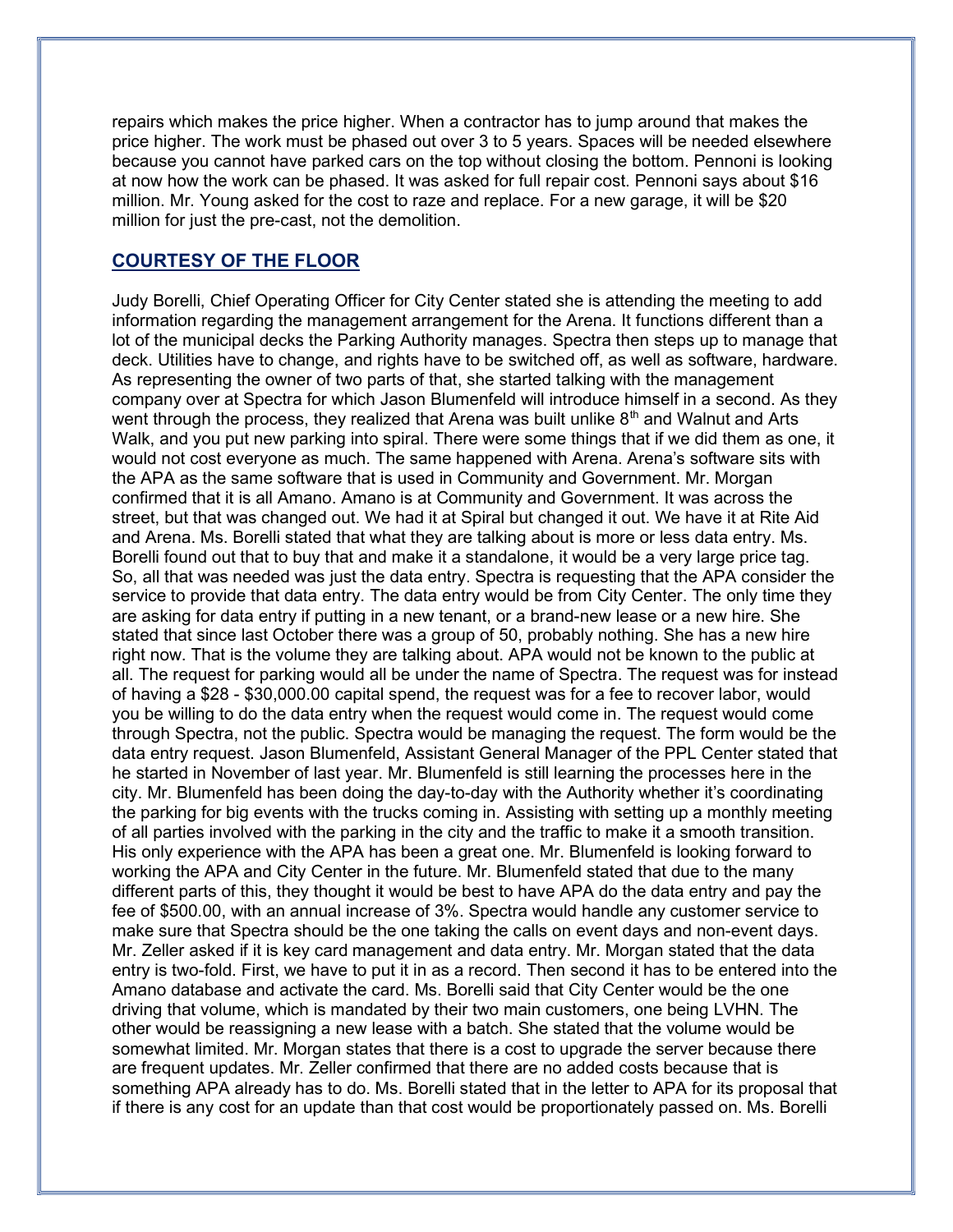again stated that there will be no reference to APA so that APA is not involved any more than it would be just associated with general parking. Mr. Zeller asked for any further questions.

Mr. Zeller stated that the Board will be going into Executive Session to discuss several matters. There will be internal updates with regard to construction at the Walnut Deck. The Board received a financial proposal from Spectra who is the Arena deck. The Board will need to discuss internal employee matters and salaries.

### The Board broke for an Executive Session at 1:27 p.m. The Board ended their Executive Session and the regular meeting resumed at 1:44 p.m.

#### EXECUTIVE SESSION – ACTION TAKEN

Mr. McCarthy stated that coming out of Executive Session, there was discussion on personnel, personnel salaries, and a potential contract with Spectra. Mr. Zeller stated that the APA has had experience with the PPL deck and its various problems associated with that facility, the administrative challenges associated with that facility because of unique features of it being a part of the hotel, being a part of an event center and also having one way in of ingress and egress. For that the staff expressed a lot of reservations or reluctance about proceeding on the basis. Mr. Zeller suggested that it can be controlled through terms. It seems what City Center is proposing is limited in scope. If it only takes them, based upon our information, 30 to 45 days to get its own system up and running, Mr. Zeller recommended that APA should do it for a trial period of 90 days to see how it is working. Then a six-month interval before APA goes year-toyear with some type of proposal. Mr. Napoli agrees with Mr. Zeller's recommendation. Mr. Hendricks' believes it is reasonable. Mr. Zeller makes a motion that the Board accepts the proposal limited to a 90-day interim and then a six-month and then if it is still going year-to-year. Ms. Affa seconded the motion. The Board voted and approved the motion.

Mr. McCarthy stated it is time for the annual election of officers of the Authority for 2022. This is for one year. The positions available are chairperson, vice-chairperson, treasurer and secretary. Mr. McCarthy reminded the members of the Board that all members are designated as assistant secretary.

Chairperson: Ted Zeller. Voted – Approved by the Board Vice-Chairperson: Candida Affa. Voted – Approved by the Board Treasurer: Santo Napoli. Voted – Approved by the Board Secretary: Daryl Hendricks. Voted – Approved by the Board

Mr. Zeller then asked Mr. Morgan for his Executive Director's Report.

#### EXECUTIVE DIRECTOR'S REPORT

Mr. Morgan expressed good news that the APA now has a seat on the special event committee. The new mayor has made it a point to make sure that APA has a seat at the table. The old list has Police, Fire, EMS, EMA, Health, Traffic, Streets, Recycling, Waste Management, Parks and Recreation and, no APA. The new list has APA with a seat at the table.

Since the dialog has emerged with the Arena, APA now has a monthly meeting to go over the events that are showing up and any traffic or parking issues that might occur. The Arena no longer takes cash, only reservations. If you do not have a reservation, you cannot park at the Arena deck. The intersection now backs up at the Arena because now people who are in line to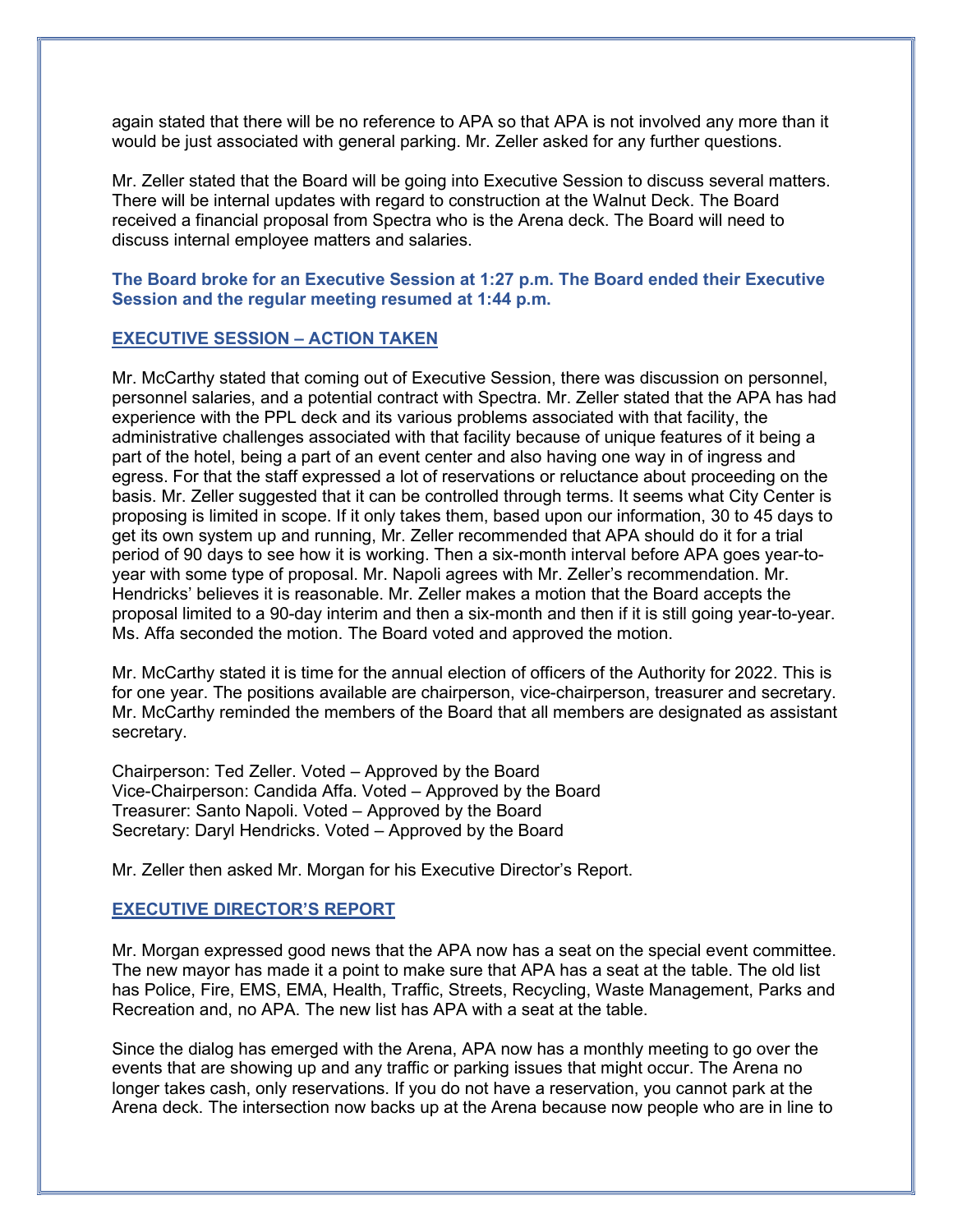get into the Arena deck cannot get in because they only get reservations. APA does not manage the Arena deck. If there are complaints, customers should contact Jason Blumenfeld, the Assistant General Manager for the PPL Center. Mr. Morgan stated that we are paying parttime people \$20.00 per hour to take money or credit card payments. The APA cannot get enough staff to handle the parking.

Mr. Morgan stated that effective February 1<sup>st</sup> there is no more Farr Lot, which is 100 plus spots that APA no longer has to park cars.

The upside of parking, the APA believes that the schedule for the new garage will be moved up to at least July  $1<sup>st</sup>$ , perhaps June  $15<sup>th</sup>$ . Mr. Young is working with the city inspectors that when the first level is poured and all the safety measures are in and the gate system is in, if that happens by the end of May to have vehicles at least park on the first floor. Both elevators have been delivered, in parts, which need to be installed. They have a labor shortage so they do not know when they can start building the elevators. The electrical contractor superintendent just left so there is a labor problem there as well.

The North  $7<sup>th</sup>$  Street is complete. However, there was miscommunication regarding a permit to do the sidewalk and apron on North  $7<sup>th</sup>$  Street. There was never any permit for the lot itself. They did not get any permit for any of the work. The electrical contractor also received a permit from City Hall for the wrong location. So, they now need to apply for a new permit. Mr. Young met with the inspector. The inspector agreed that he would require APA to dig two pits, one next to the light and one next to the new sidewalk to make sure the depth of the sidewalk is complete. Mr. Morgan believed that the sidewalk is the correct depth.

Mr. Morgan confirmed that the Board will need to authorize the release of the RFP for the Spiral Deck repairs.

Mr. Morgan confirmed that the next meeting will be on February 23, 2022.

Mr. Morgan stated that the mayor mentioned how many people park at the corners, at the curbs and block intersections and block the crosswalks. At the first meeting, the mayor brought the fire and police department and streets. The mayor stated that he would like the APA to own the curb. This summer APA will be painting yellow curbs and the fire hydrants. The APA will do that so it can be enforced. Mr. Morgan stated that the APA will be looking at hiring college students to do the work this summer.

Double Parking numbers for 2021 was 1,263. APA took 15,140 calls for service at the dispatch center in 2021. It was recommended to APA that the monthly report be placed on social media to let people know the calls for service.

Mrs. Dayton reported on the employee turnover list she took from January 1, 2021, to the present day. APA has had 55 employees or potential employees already hired either not take the job, resign or be terminated. Mrs. Dayton confirmed that we have 58 employees. Out of those numbers, 42 people have resigned. At least 15 of those people stated it was for money and the others were for another job. Mr. Morgan stated that it was not just people on the front line, it is people who are in management who have been here for 3 to 4 years. APA informed the Board that a new events manager will be starting February  $22<sup>nd</sup>$ . He started earlier as parttime by shadowing an event staff at one of the gates.